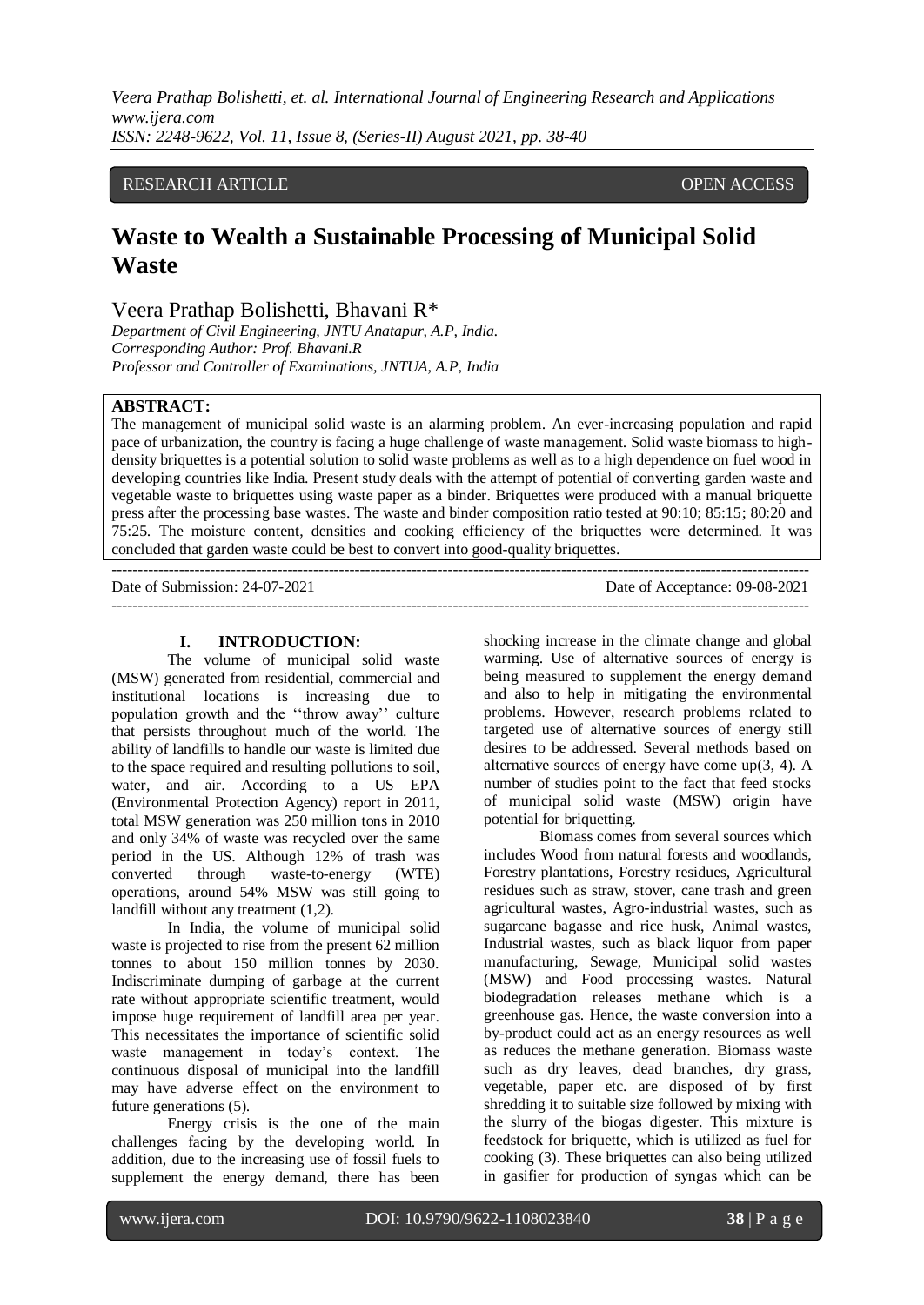*Veera Prathap Bolishetti, et. al. International Journal of Engineering Research and Applications www.ijera.com ISSN: 2248-9622, Vol. 11, Issue 8, (Series-II) August 2021, pp. 38-40*

utilized in gas engine for generation of electricity. The ash produced from burning of briquette can be mixed with cement and water in an appropriate proportion for production of bricks, which is used for construction work.

# **II. MATERIAL AND METHODS**

**2.1 Study Area:** The Greater Hyderabad Municipal Corporation (GHMC) is the civic body that oversees [Hyderabad,](https://en.wikipedia.org/wiki/Hyderabad) the capital and largest city of the Indian state of [Telangana.](https://en.wikipedia.org/wiki/Telangana) It is the local government for the cities of [Hyderabad](https://en.wikipedia.org/wiki/Hyderabad) and [Secunderabad.](https://en.wikipedia.org/wiki/Secunderabad) It is one of the [largest municipal corporations in India](https://en.wikipedia.org/wiki/List_of_municipal_corporations_in_India) with a population of 7.9 million and an area of 650 km². The Greater Hyderabad Municipal Corporation categorized into Six zones in 2019 (south, east, north, north east, west and central zones) that is of [30 circles and 150 wards.](https://en.wikipedia.org/wiki/List_of_Hyderabad_Corporation_wards) Samples collected from landfill site of GHMC, Telangana.

**2.2 Briquette Preparation:**The waste materials selected were garden, vegetable waste and paper waste. The garden and vegetable waste was collected and sun-dried for 10 days. The dried biomass was manually pulverized. Each of the portions was mixed with waste paper which had been turned to pulp to serve as a binder in the following waste and binder composition ratios 90:10; 85:15; 80:20 and 75:25. The paper and vegetable waste materials were thoroughly mixed and then hand fed into the manual briquetting press and compacted at an average pressure of 3.5 MPa using a hydraulic jack equipped with a pressure gauge. The briquettes were allowed to dry for about 2 weeks.

**2.3 Moisture Content Determination:** The moisture content of the vegetable waste was determined by measuring their fresh weight and dry weight. The percentage difference between these two weights gave an estimate of the moisture content of the waste materials. The moisture content (dry basis) of the briquettes was determined using the oven-dry method.

**2.4 Density Determination:** The bulk density of the vegetable waste was determined by weighing the materials in an open top rectangular carton box with standard volume. True densities of the biomass and briquettes (dry basis) were determined using the mass and volume relationship.

#### **III. RESULTS AND DISCUSSION:**

Sometimes the briquetting material does not have suitable composition from good adhesion binding. Then mixing the binding agent into the shredded MSW can be used and a binder should be combustible. The briquette density value is influenced not only by material composition but also by type of briquetting process. Briquettes produced on mechanical press have higher density than briquettes produced on hydraulic press. The Standards for these solid biofuels determine that briquettes should have density over  $1.12 \text{kg dm}^3$ .

#### **3.1 Moisture Content and Densities of Briquettes:**

The moisture content of the dry loose vegetable waste materials were 44.0% and 11.0% for paper respectively. The moisture content of the briquettes ranged from 2.94% to 8.50%. There was a significant difference among the percentage moisture content of the composition.

The bulk density of the vegetable (0.228  $g/cm<sup>3</sup>$ ) was slightly higher than that of the paper  $(0.224 \text{ g/cm}^3)$ . The densities of briquettes ranged from 0.79  $g/cm<sup>3</sup>$  to 0.96  $g/cm<sup>3</sup>$ . There was also no observable trend in variation of densities with an increase in the amount of paper used as binder for briquettes.

#### **3.2 Water-Boiling Test:**

The ignition time ranged from 0.34min to 4.42min. An increase in ignitability with decrease in paper concentration was observed. Boiling time ranged from 9.35min to 32.42min, while the burning rate was between 1.84g/min and 4.96g/min. The burning rates for all briquette types decreased with the increase in percentage of paper used as binder.

#### **IV. CONCLUSIONS:**

- 1. Municipal waste can be briquetted by using pretreatment technology (drying and mixing with the binder).
- 2. Material composition has great influence on the final quality of the produced briquettes.
- 3. Also, the briquettes produced had relatively high ignitability (0.34–4.42min), fair cooking efficiency judging from the duration each took to boil water (9.35–32.42min), and burning rates that can suit various purposes (1.84– 4.96min).

#### **REFERENCES:**

- [1]. JeongIn Gug, David Cacciola, Margaret J. Sobkowicz, Processing and properties of a solid energy fuel from municipal solid waste (MSW) and recycled plastics, Waste Management xxx (2014), http://dx.doi.org/10.1016/j.wasman.2014.09.0 31
- [2]. US EPA, 2011a. Municipal Solid Waste Generation, Recycling, and Disposal in the United States: Facts and Figures for 2010. USEPA (United States Environmental Protection Agency), Washington, DC, 20460.